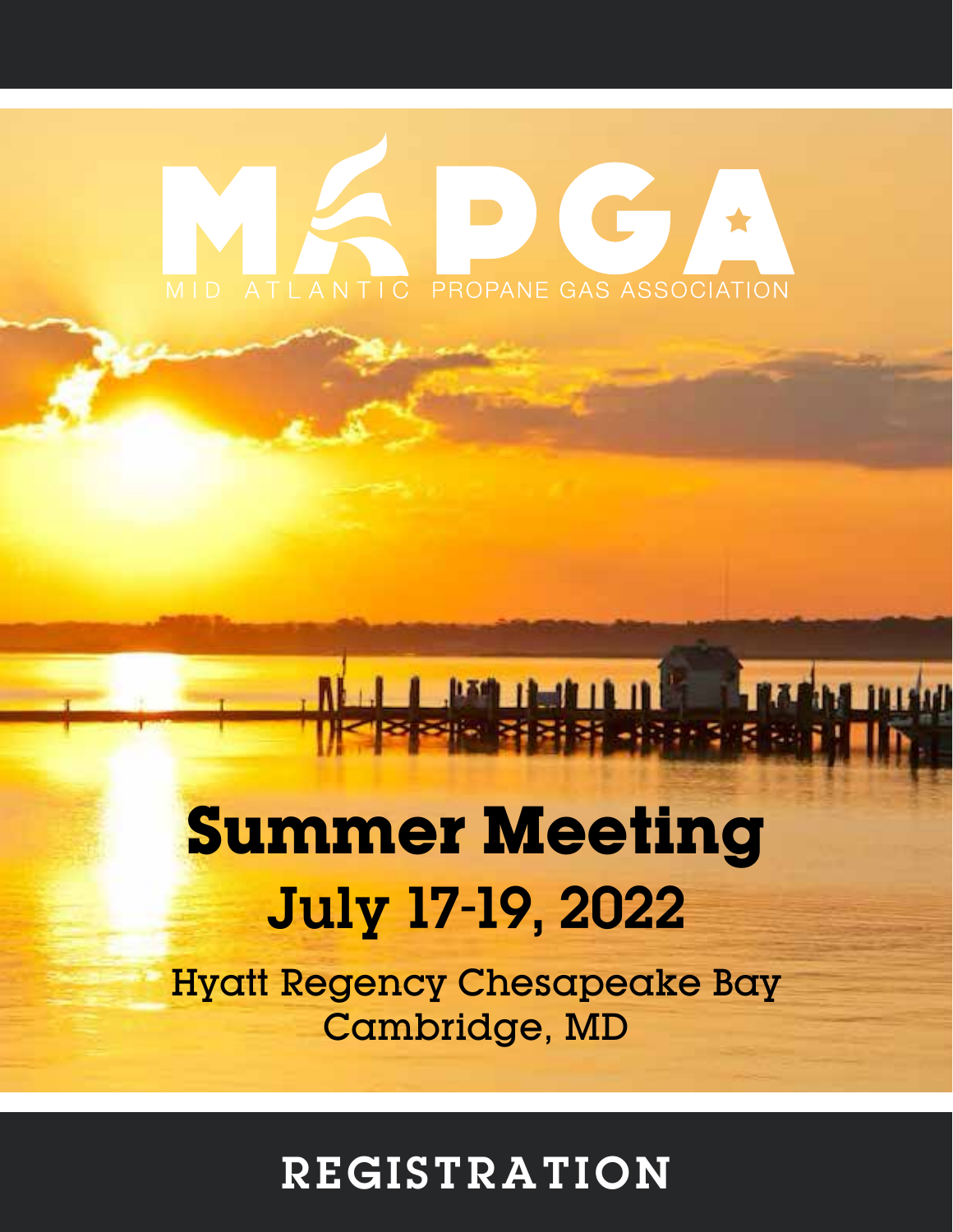

## Hyatt Regency Chesapeake Bay

Reconnect with family, friends, and colleagues at our 342-acre waterfront resort near Chesapeake Bay. Our AAA Four Diamond facilities include an 18-hole golf course, 150-slip marina, full-service spa, and countless ways to play in the sun. Explore Cambridge, Maryland, for both a rich history and a contemporary vibe.

Lounge by Cresent pool, our outdoor infinity pool, with breathtaking views of the Choptank River or slide down the waterslide at our nearby outdoor Activity pool! Don't forget to kick back and relax at our new adult-only hot tub overlooking the beach and Choptank River! Before your arrival, reserve a poolside cabana by contacting the resort. Lounge poolside year-round in our Wintergarden atrium that houses both our indoor pool and indoor hot tub! Take an evening dip and enjoy our nightly dive-in movies.

A block of rooms has been reserved for our meeting. The group rate of \$249/per night plus taxes and fees is available until June 17, 2022, or until the block is full, whichever comes first. To make a reservation, **[click this link](https://www.hyatt.com/en-US/group-booking/CHESA/G-AGPA)** or call the hotel directly at (410) 901-1234 and be sure to reference the MAPGA room block.

## Golf Tournament

#### **Golf at River Marsh Golf Club - Sunday, July 17th at 10 a.m.**

Maryland's leading Eastern Shore golf course has two finishing holes that are destined to be some of the region's most talked-about. The 17th is a par 3 that stretches 200 yards from the tips. Awaiting the bold player is a dramatic carry over Shoal Creek to a large putting surface guarded by three artfully crafted bunkers. The green is backdropped by majestic trees and a stunning vista of the broad Choptank River that flows into Chesapeake Bay.

As spectacular as the 17th is, it merely sets the table for the truly beautiful 18th. This classic risk/reward hole is reachable in two by big hitters. The Choptank River runs along the hole's left side from tee to green, as does a vast coastal bunker that meanders into the wide fairway at the prime second-shot landing area. Stately oak trees sit sentinel along the right side of the fairway.

## Family Boat Charter

#### **Boat Charter on the Choptank (2 hours) Monday, July 18th at 2:00 p.m.**

The Chesapeake Bay dreadrise vessel has been used on the Bay for generations. Originally designed for working the water, the traditional Bay boat has been adapted and built for comfort and style. Features space for up to 29 people. Includes cabin with galley and head (also called restrooms for landlubbers) and outside canopy for more cover during inclement weather.

Departs from the Hyatt Breakwater Pavilion Floating Dock. All ages are welcome aboard!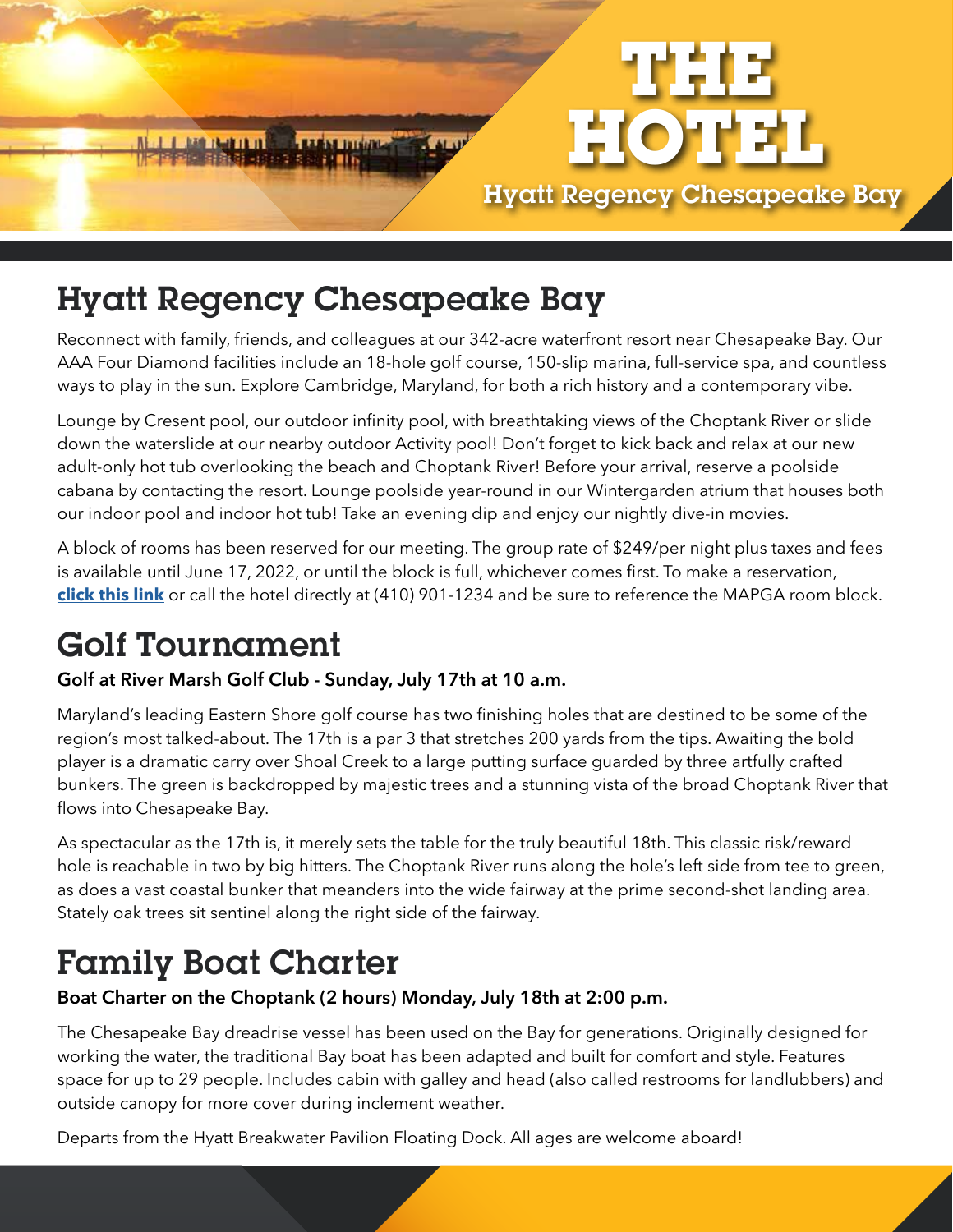# **AGENDA**

## Sunday, July 17, 2022

10:20 AM Golf Tournament – (beverage cart sponsored by Suppliers) 6:00 PM Welcome Reception 7:00 PM Dinner on your own

## Monday, July 18, 2022

| 8:00 AM           | <b>Member Breakfast</b>                                                                                                                                        |  |  |
|-------------------|----------------------------------------------------------------------------------------------------------------------------------------------------------------|--|--|
| 8:00 AM           | <b>Board of Directors Meeting</b>                                                                                                                              |  |  |
| 9:00 - 9:30 AM    | Legislative Update                                                                                                                                             |  |  |
| 9:30-10:30AM      | <b>NPGA Update</b><br>Sarah McLallen, Vice President of Communications and Membership                                                                          |  |  |
| 9:00 -10:00 AM    | <b>Topic/Speaker TBD</b>                                                                                                                                       |  |  |
| 10:30 -10:45 AM   | <b>Break</b>                                                                                                                                                   |  |  |
| 10:45 AM          | <b>Committee Meetings</b>                                                                                                                                      |  |  |
| 10:45 - 11:00AM   | <b>Education &amp; Safety</b>                                                                                                                                  |  |  |
| 11:00 - 11:15AM   | Legislative & PAC                                                                                                                                              |  |  |
| 11:15 - 11:30AM   | <b>Market Development</b>                                                                                                                                      |  |  |
| 11:30 - 11:45AM   | Membership & Programs                                                                                                                                          |  |  |
| 11:45AM - 12:00PM | <b>Suppliers</b>                                                                                                                                               |  |  |
| Lunch on your own |                                                                                                                                                                |  |  |
| 2:00-4:00PM       | Family Boat Charter on the Choptank River (sponsored by the<br>Suppliers Committee) Space is limited up to 29 people maximum.<br>Pre-registration is required. |  |  |
| 5:00 - 6:00PM     | <b>Suppliers Committee Reception</b>                                                                                                                           |  |  |
| $6:00 - 8:00$ PM  | Pick n' Peel Crab Dinner                                                                                                                                       |  |  |

## Tuesday, July 19, 2022

| <b>Member Breakfast</b>                                                           |
|-----------------------------------------------------------------------------------|
| Speaker/TBD                                                                       |
| <b>Break</b>                                                                      |
| <b>Environmental Messaging:</b><br>Gregg Walker, Director of Communications, PERC |
| <b>General Membership Meeting</b>                                                 |
| <b>Meeting Adjourns</b>                                                           |
|                                                                                   |